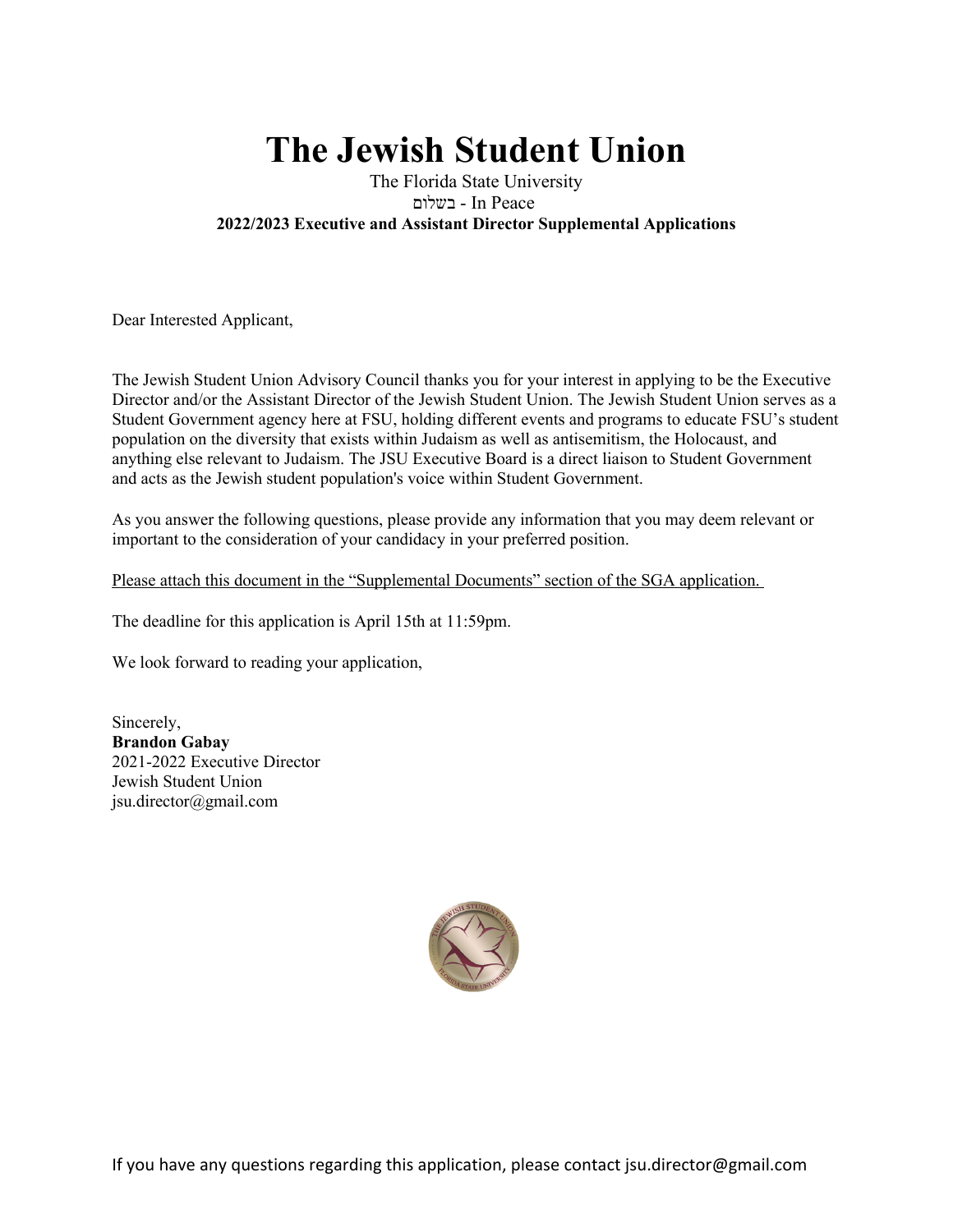Name:

FSU Email:

Phone Number:

Major:

Academic Year:

## **Position Descriptions:**

#### **The Executive Director shall:**

- Serve as the Chief Executive of all functions, meetings and related activities concerning the JSU.
- Assist the Treasurer in financial activities as needed.
- Have the power to implement ad-hoc committees.
- Oversee the appointment of all chairpersons and assign organizational duties as necessary.
- Be in constant communication with the Executive Branch and Legislative Branch of the Student Government Association.
- Act as an official representative of JSU to the campus community.
- Serve as the Chair of the Advisory Council.
- Be financially certified by SGA.
- Serve as an ex officio member of the Office of Governmental Affairs Agency Advisory Committee or appoint a designee.

#### **The Assistant Director shall:**

- Support the Executive Director as needed.
- Oversee educational programs and initiatives.
- Become acting Executive Director in situations where the Executive Director is unable to serve.
- Be financially certified by SGA.

#### **Please rank the following positions:**

Executive Director

Assistant Director